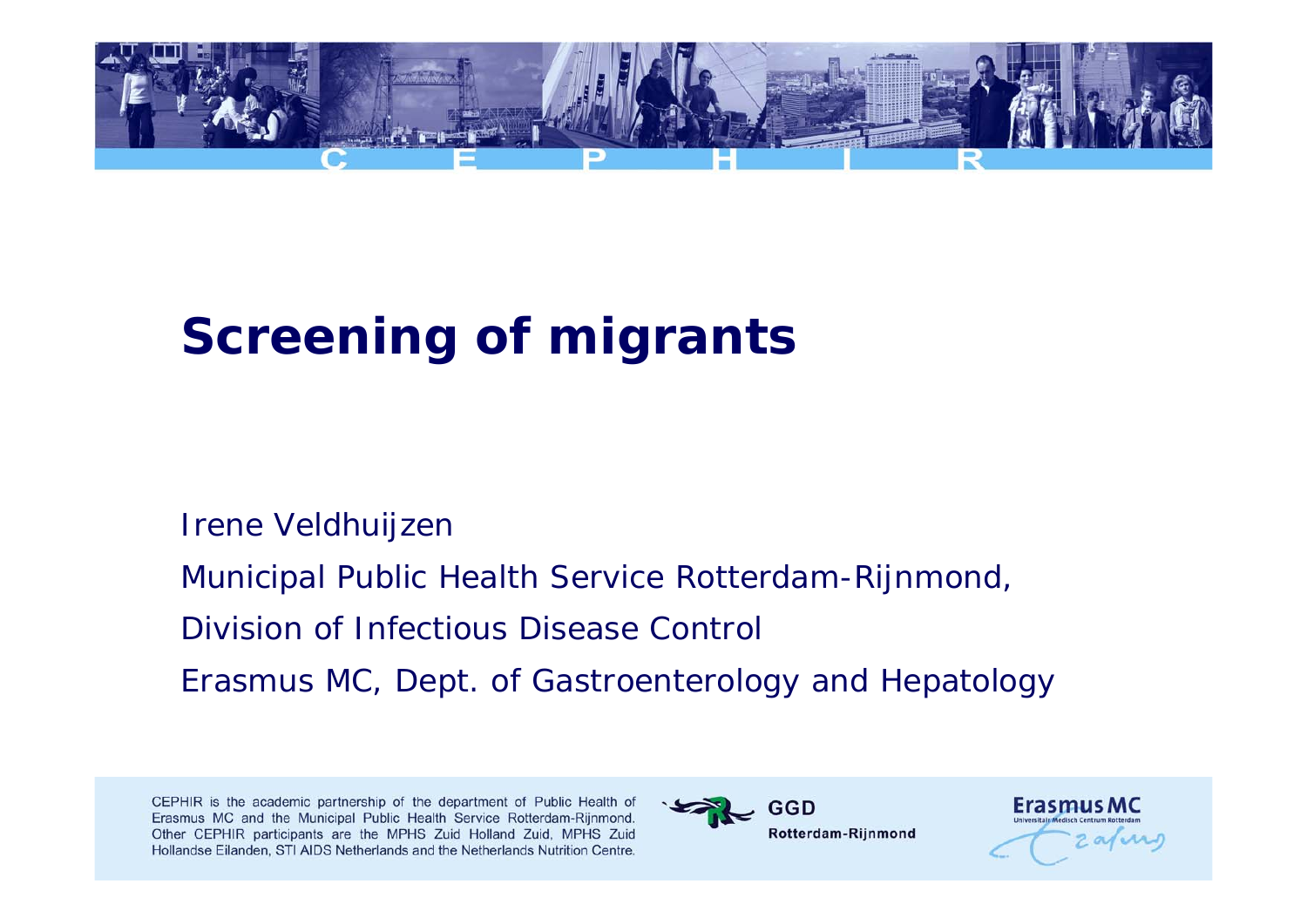

# **Outline**

- $\mathcal{L}_{\mathcal{A}}$ Background
- Project : Promotion of HBV screening in the Turkish population in Rotterdam
- **Project: HBV screening of the Chinese** population in Rotterdam
- **Systematic screening of migrants in The Netherlands**



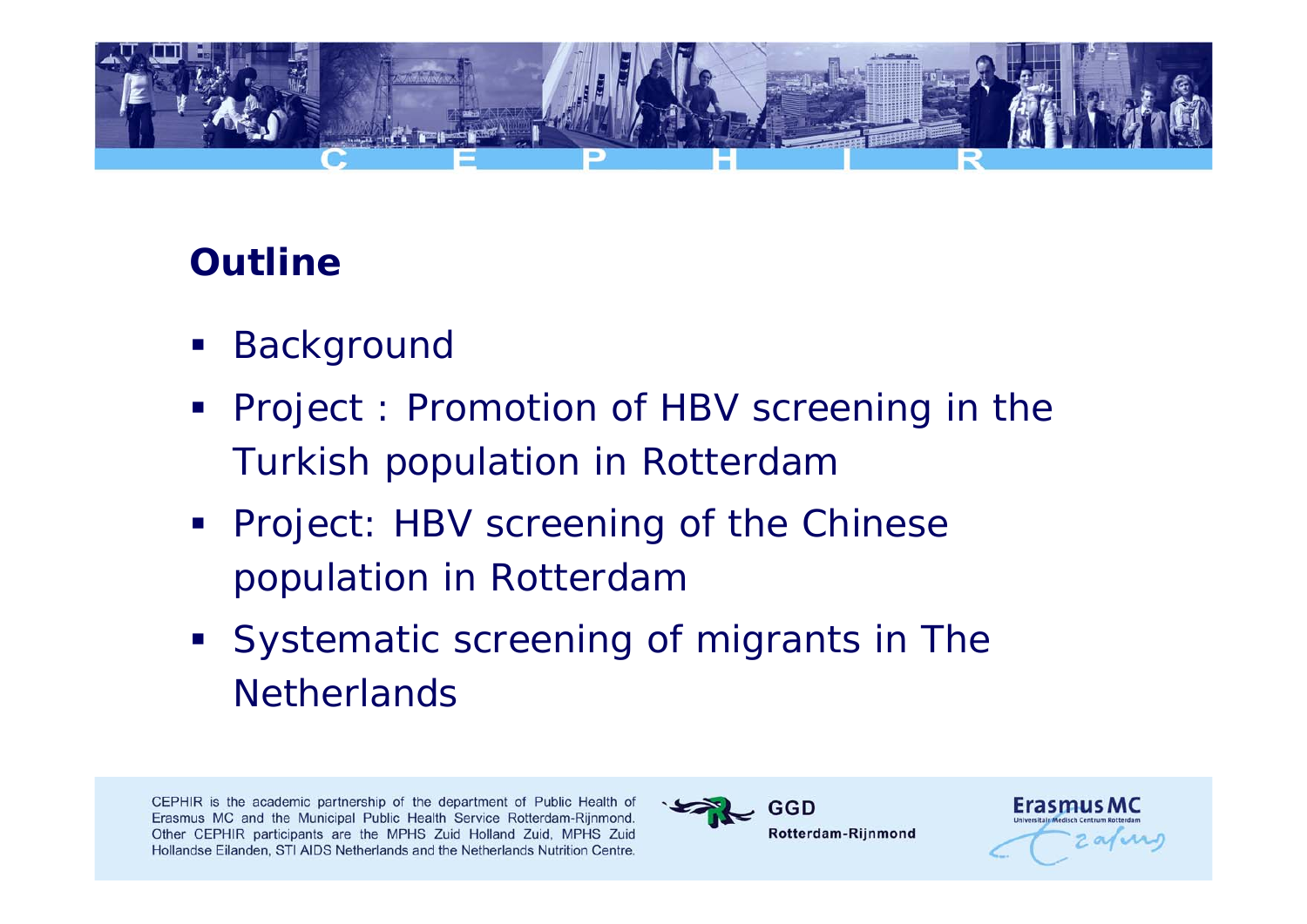

# **Background**

- People born in HBV endemic countries are a risk group for HBV related liver disease
- **Due to new treatment possibilities health** outcomes of HBV patients can be improved
- Chronic HBV is mostly asymptomatic  $\rightarrow$  need for screening to detect chronic HBV



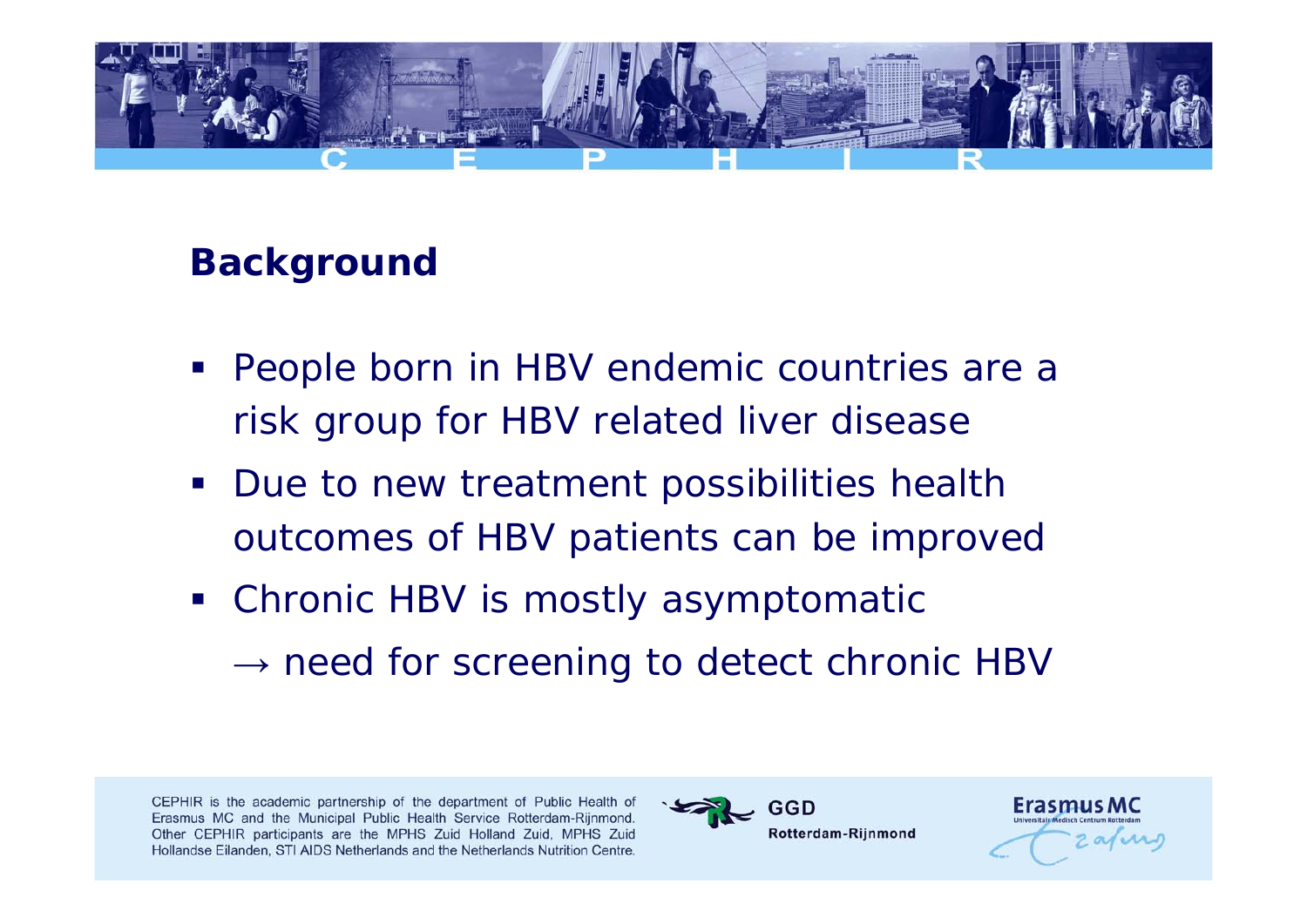

#### **Screening**

- $\mathbb{Z}^{\mathbb{Z}}$ Since 1989 screening of pregnant women
- **Screening as part of vaccination programme for** risk groups (MSM, drug users)
- **Screening of contacts of HBV patients**
- $\mathcal{L}^{\text{max}}_{\text{max}}$  No screening for HBV in the specific risk group of migrants



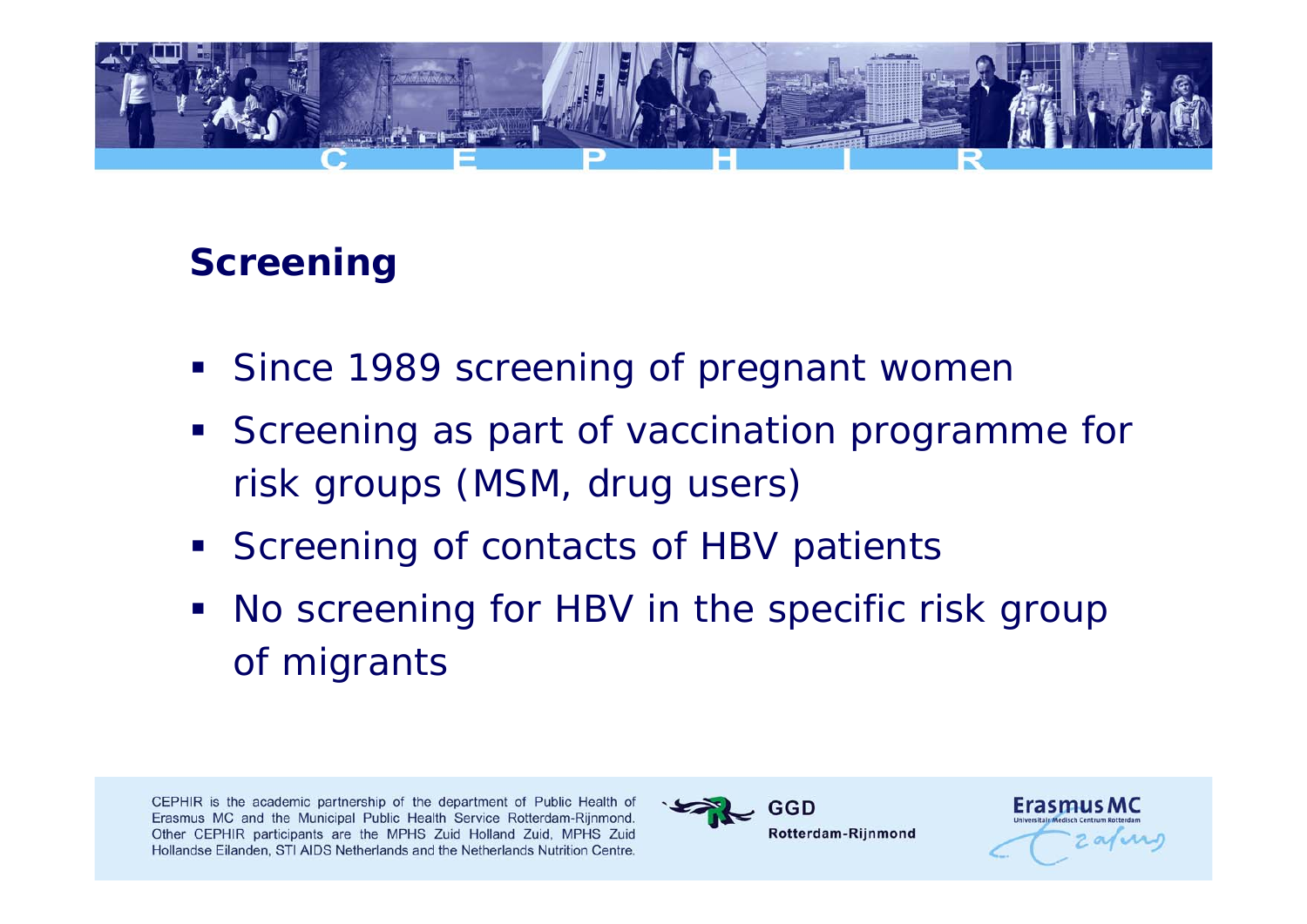

# **Project: HBV screening in the Turkish population\***

**Aim: to detect and prevent Hepatitis B by** means of the promotion of screening in the Turkish-Dutch population in Rotterdam (16-40 year)

#### \*Y.van der Veen, Erasmus MC



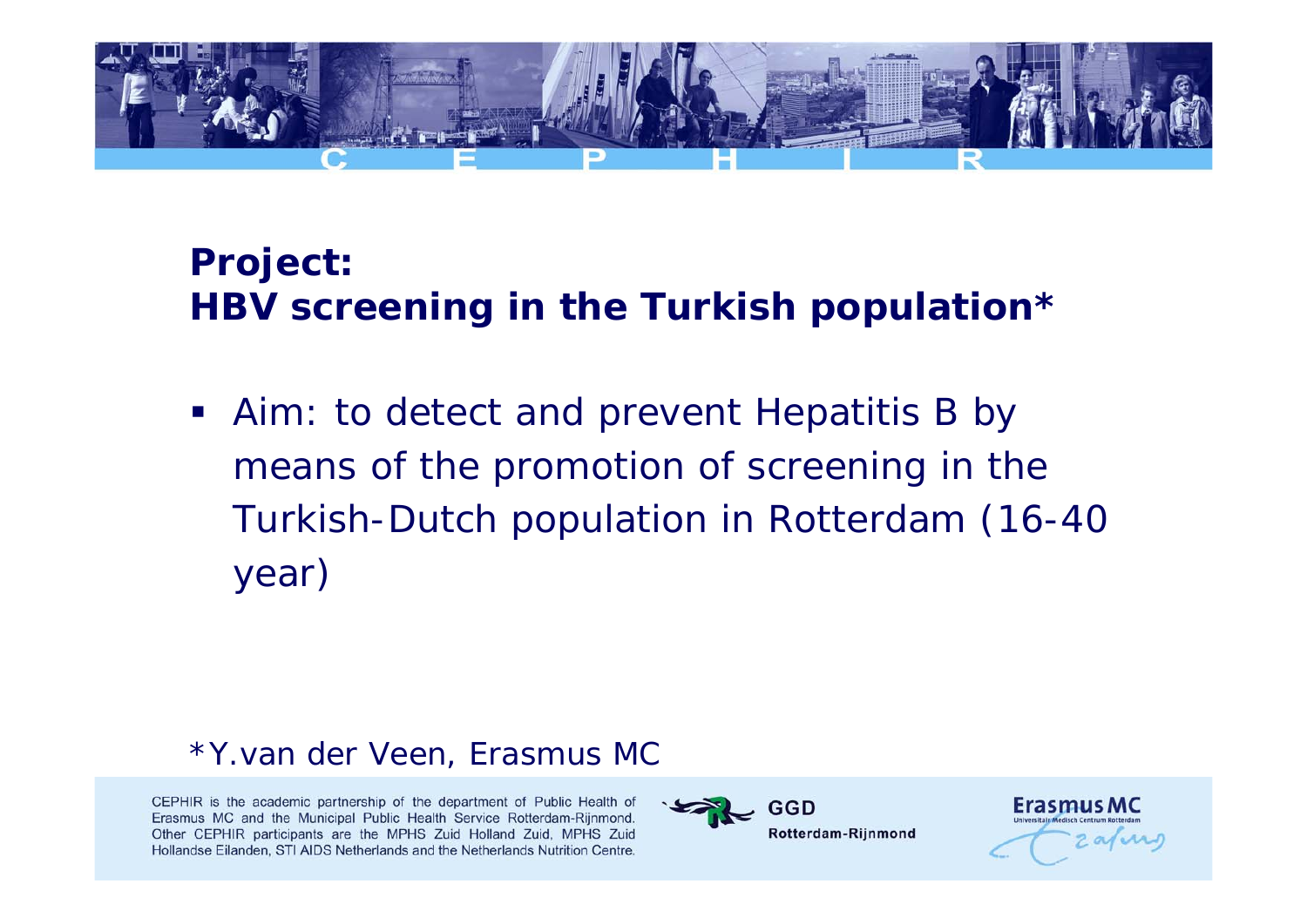

# **Turkish population**

- 20% of HBV notifications Turkish background
- Total population: 45,000
- **Service Service** 16-40 year: 21,000 (50% first generation)
- Aim: screen 10% of target population (2,000)
- **First step: to identify behavioural and socio**cultural determinants of screening-behaviour



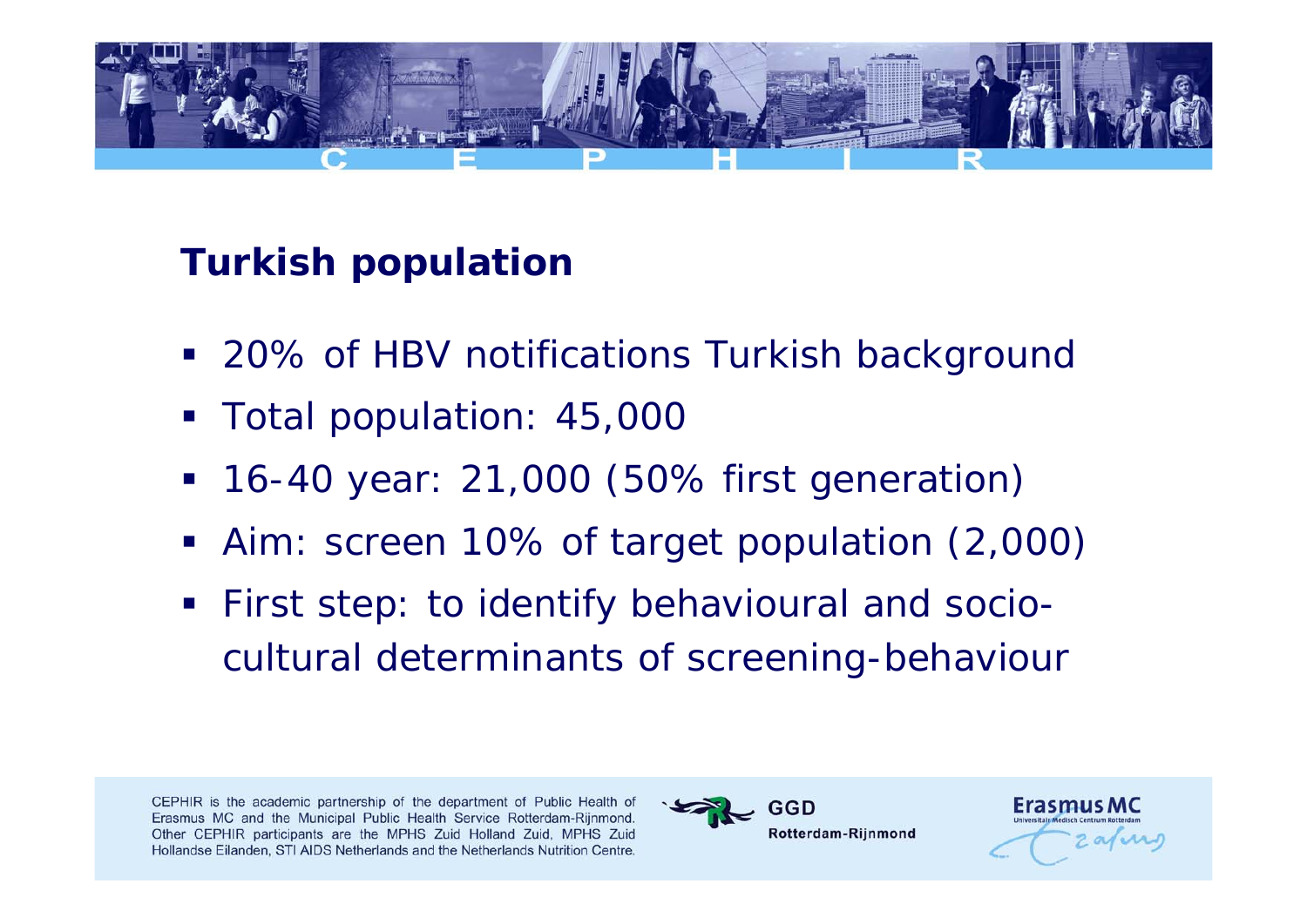

#### **Survey**

- Postal questionnaire
- **First and second generation migrants**
- **Service Service** Bilingual questionnaire for first generation
- $\mathcal{L}_{\mathcal{A}}$  Demographics, screening status, behavioral and socio-cultural determinants
- **Outcome measure: intention to be screened**



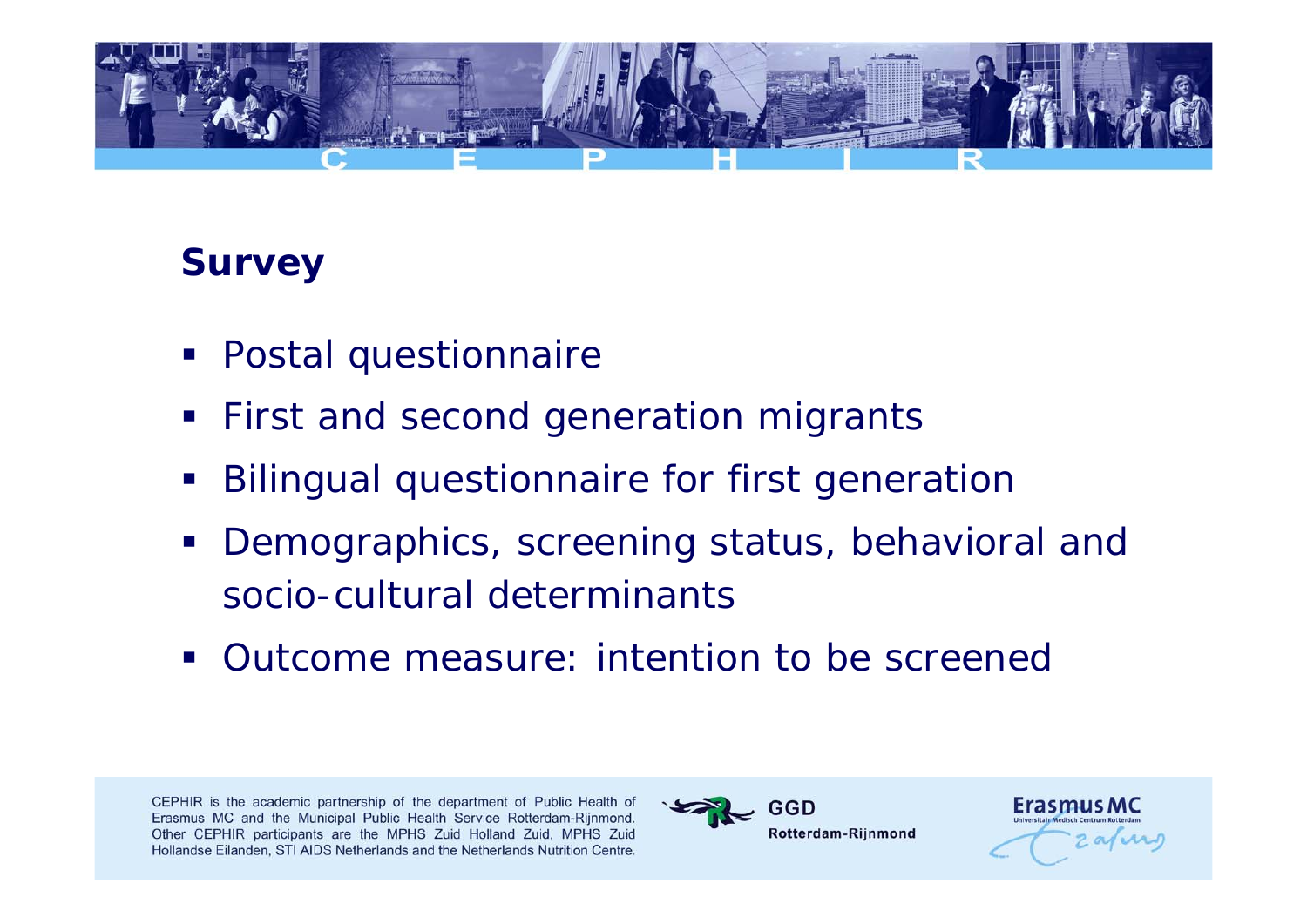

#### **Explorative model**





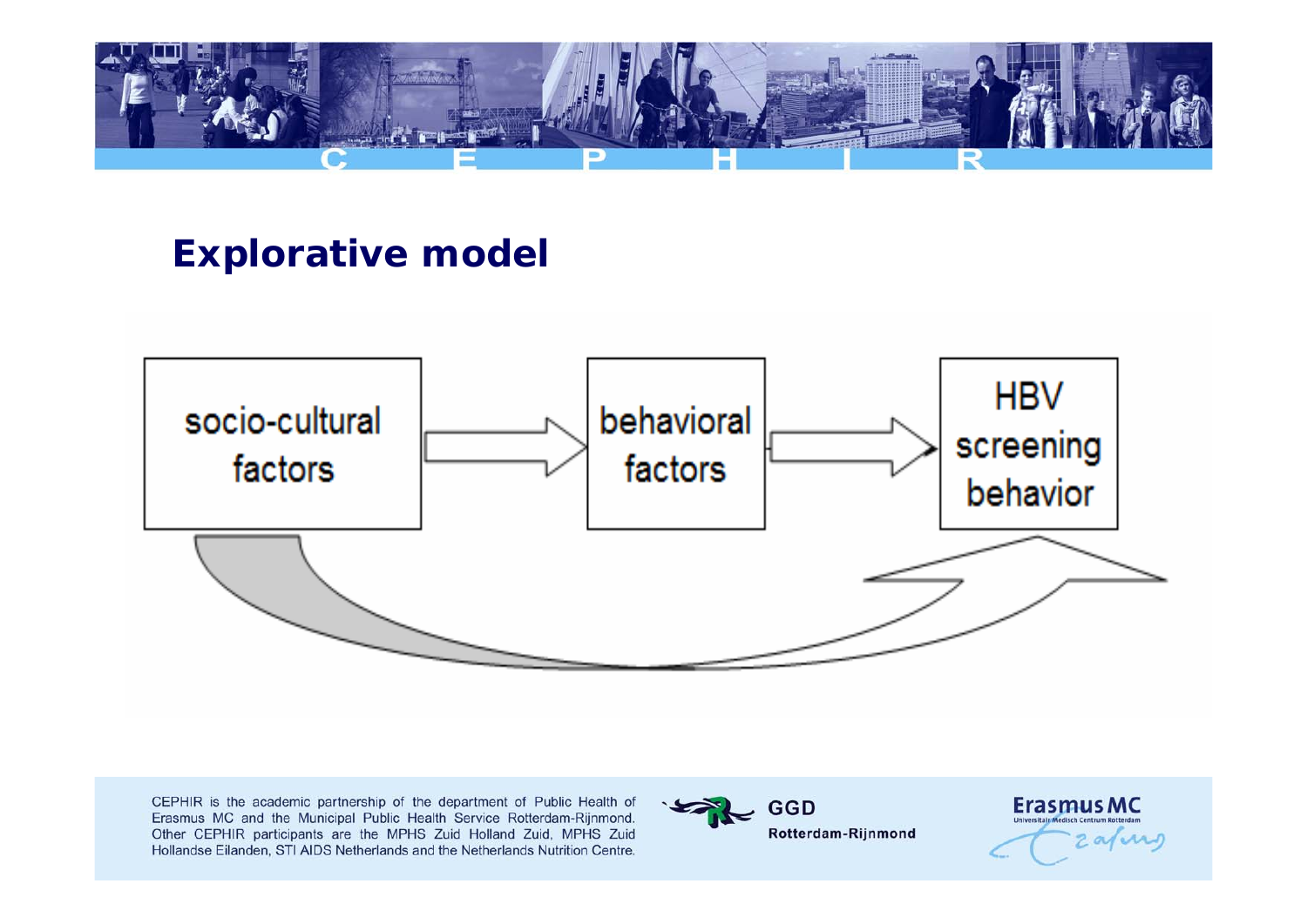

#### **Next steps**

- $\blacksquare$ Develop culturally tailored internet intervention
- Implementation of intervention
- $\blacksquare$ Evaluation of intervention



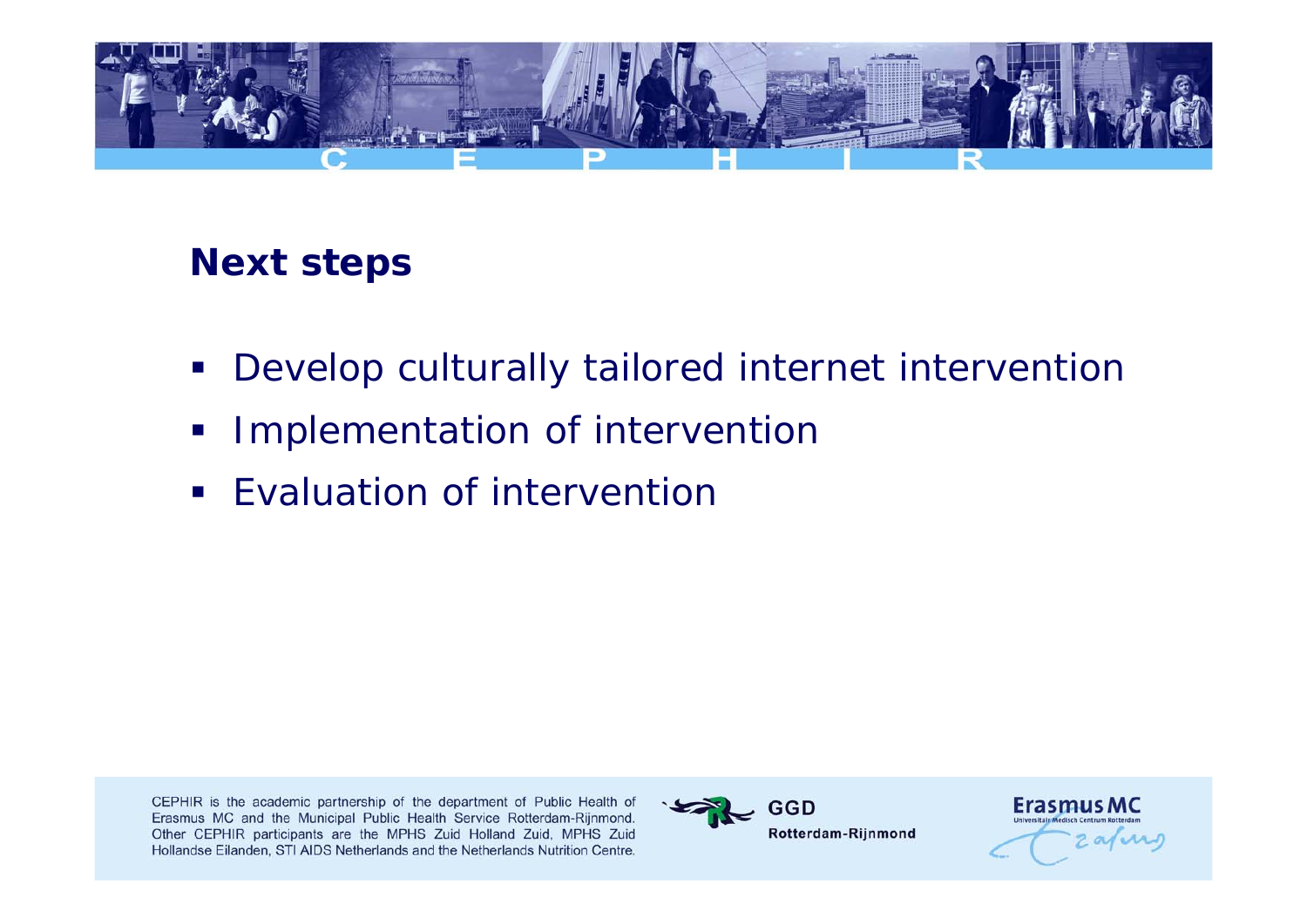

#### **Intervention**

- $\blacksquare$ Invitation by mail  $\rightarrow$  visit website
- 3 study arms:
	- **Generic information**
	- **Tailored information**
	- Cultural tailored information
- **Offer to go for HBV testing at local laboratory**
- Follow up according to current practice



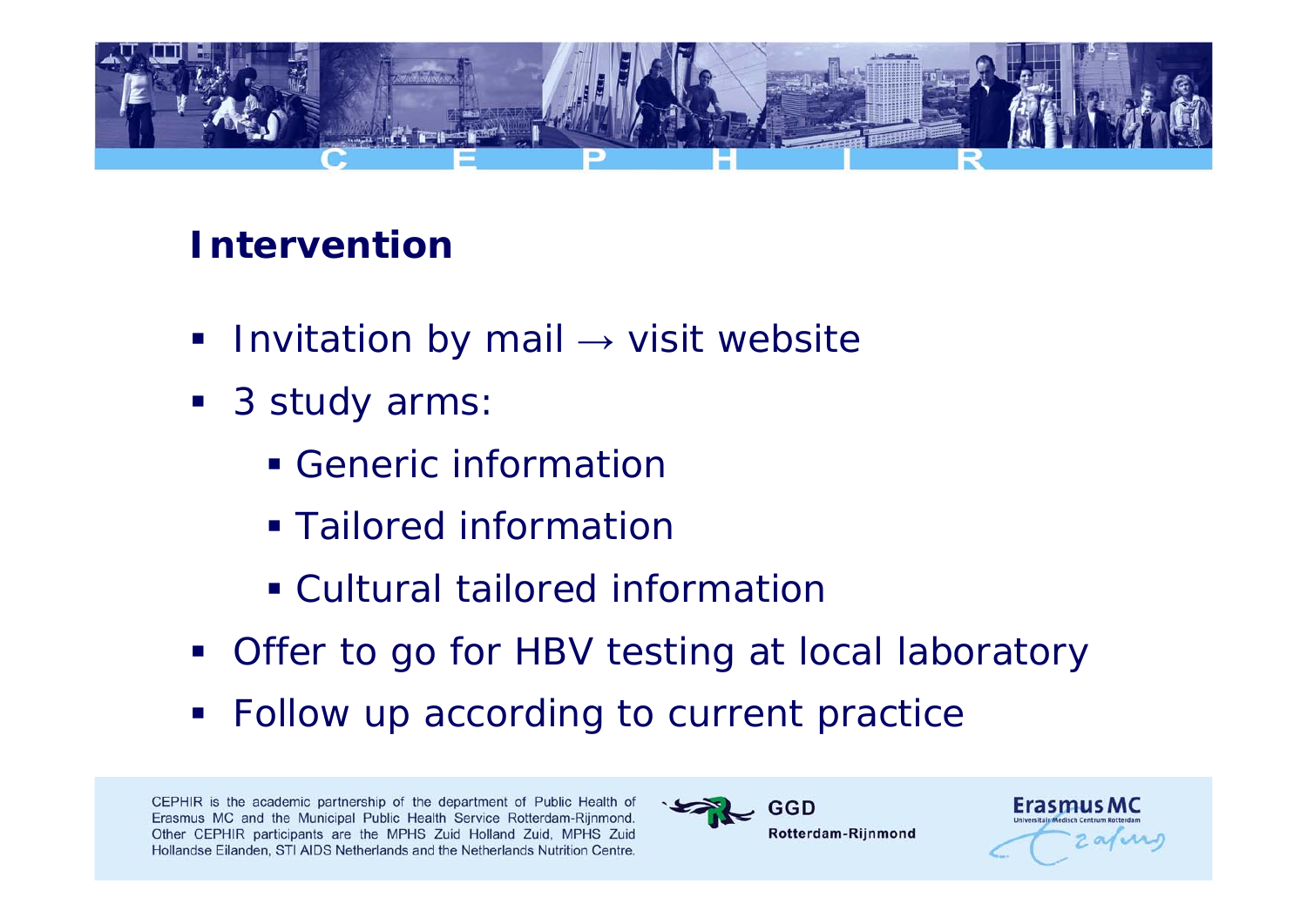

### **Project: HBV screening of the Chinese population in Rotterdam**

- Pilot project started end 2008
- $\mathcal{L}_{\mathcal{A}}$  Inform and stimulate HBV testing and treatment or vaccination (if indicated)
- **Aim to test 500-1000 Chinese migrants**



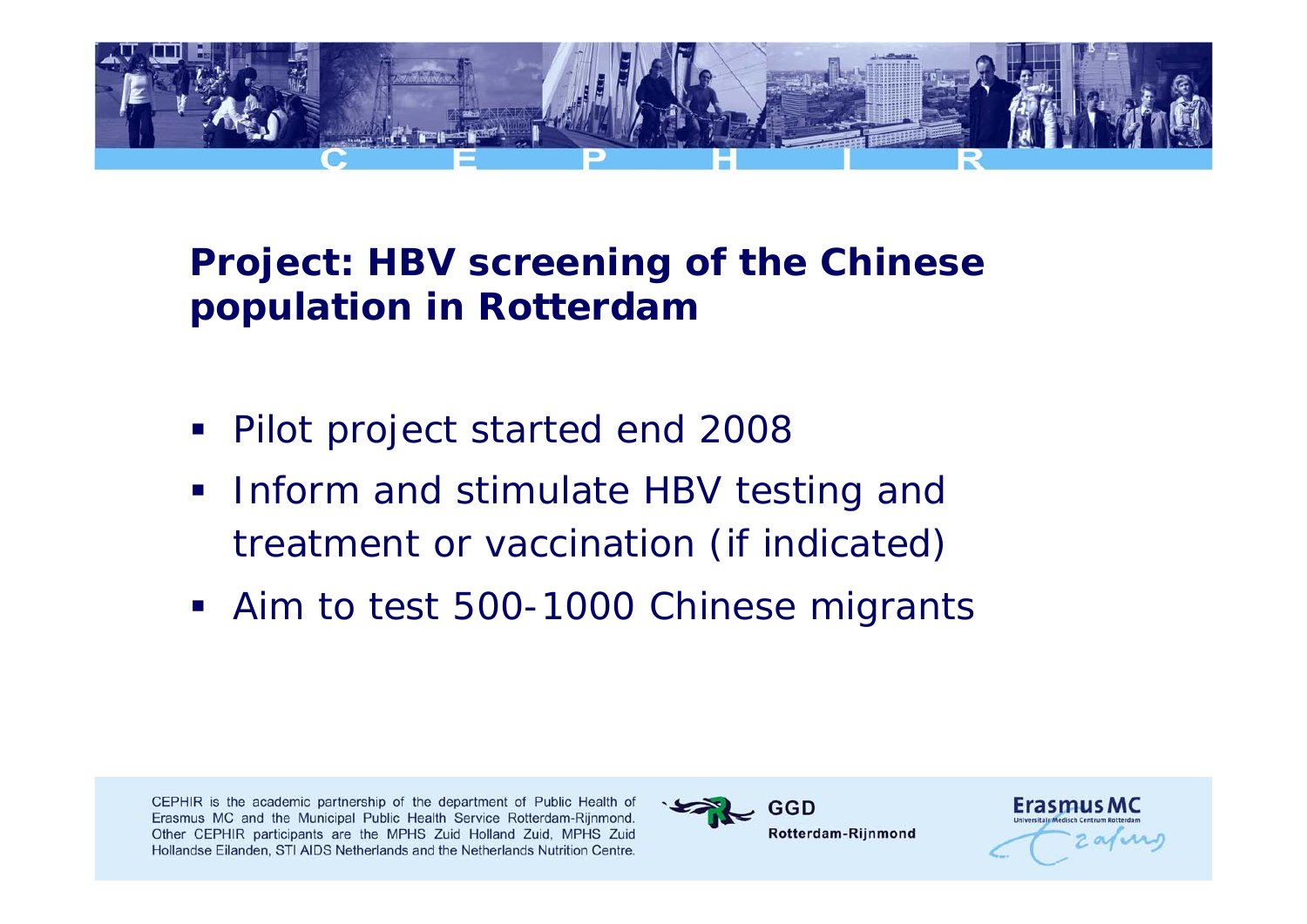

# **Planning**

- $\mathcal{L}_{\mathcal{A}}$  Develop information materials, partly based on existing materials from the US and China
- Base measurement of awareness etc.
- Inform key persons Chinese community
	- **Kick off beginning of December**
- **Campaign alert in Chinese media** 
	- Start 1 week before Chinese New Year



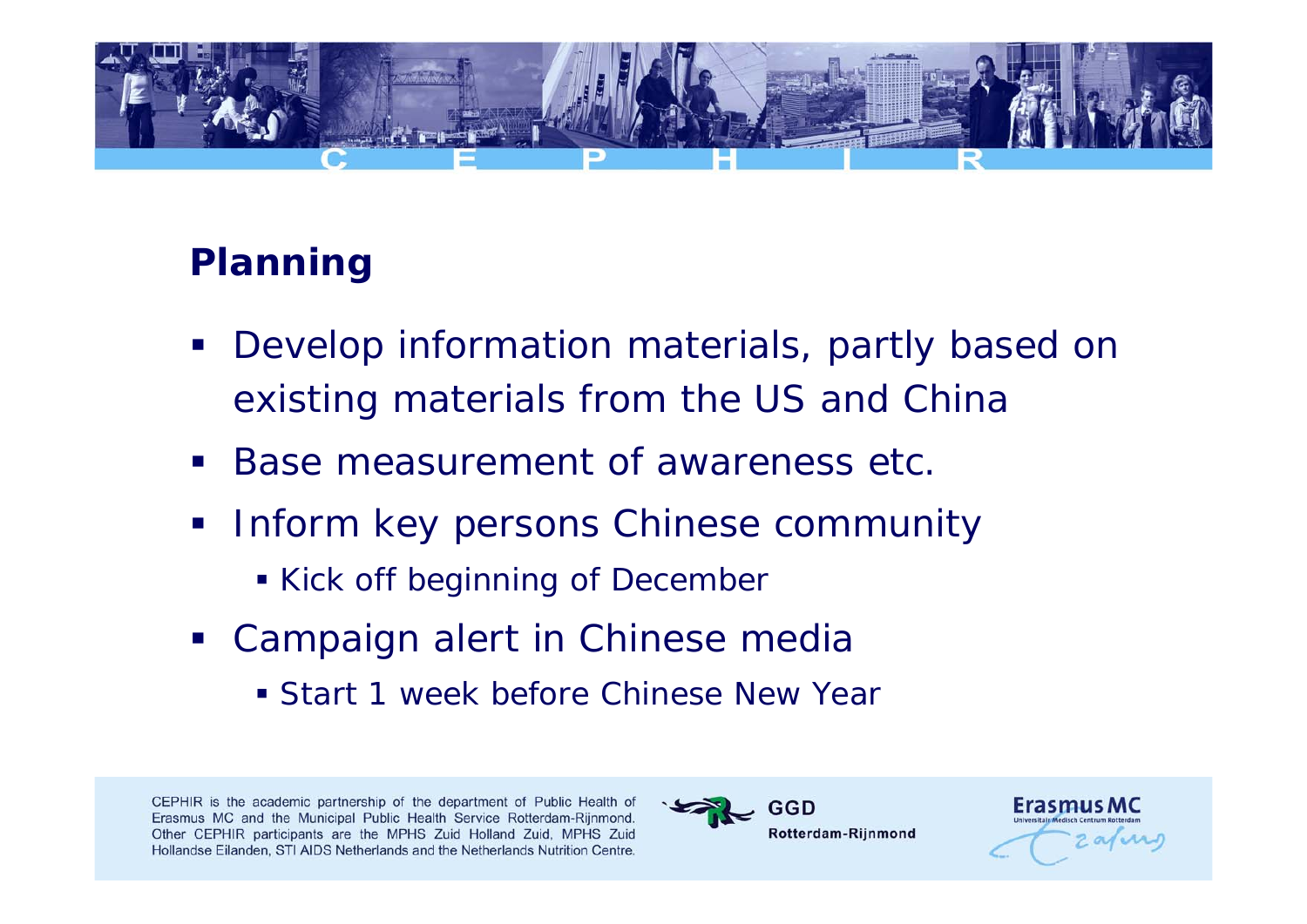

- Campaign during Chinese New Year (2 weeks)
- $\mathcal{L}_{\mathcal{A}}$ Offer HBV screening for at least 3 months



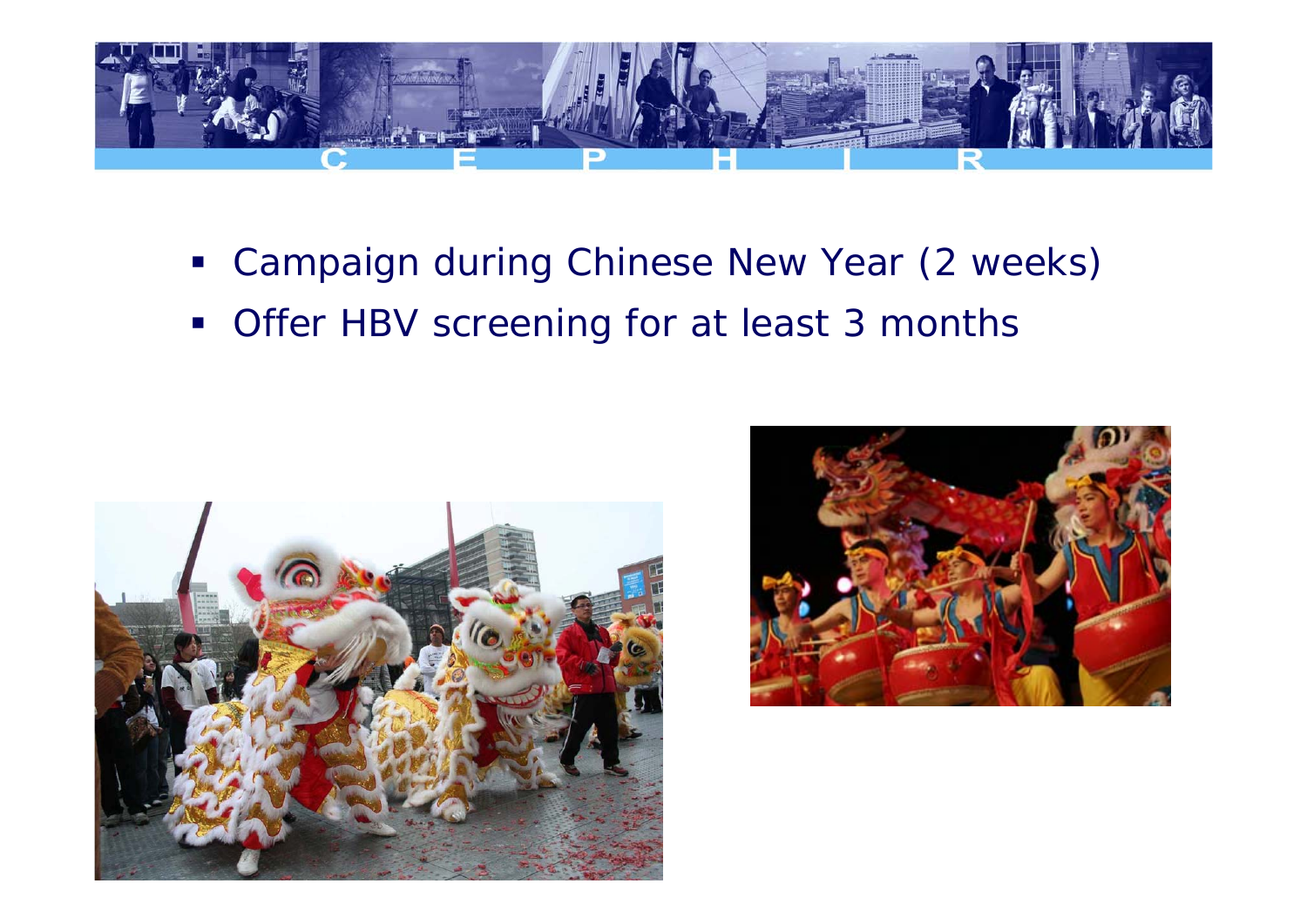

# **Test locations**

- $\mathcal{L}_{\mathcal{A}}$ Chinese community center (Wah Fook Wui)
- $\mathcal{L}_{\mathcal{A}}$  Chinese churches, student club, sports club, schools, ...



 Mobile test location: 'Eiland hopper'

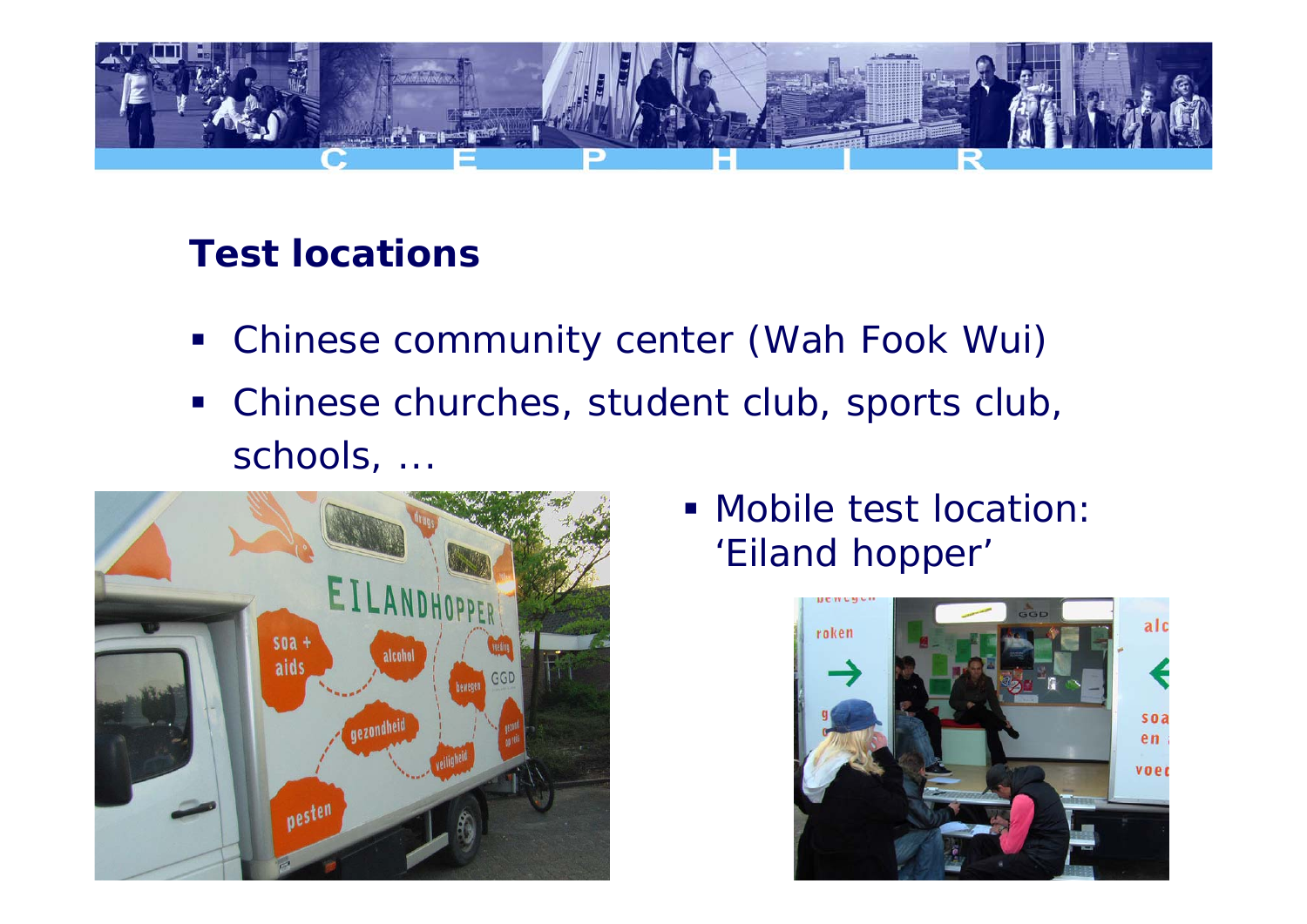

#### **Post campaign**

- $\mathcal{L}_{\mathcal{A}}$ Analyse screening data (coverage, test result)
- Measure awareness post campaign
- $\mathcal{L}(\mathcal{L})$  and  $\mathcal{L}(\mathcal{L})$  and  $\mathcal{L}(\mathcal{L})$ Proces evaluation with partners
- $\mathcal{L}(\mathcal{L})$  and  $\mathcal{L}(\mathcal{L})$  and  $\mathcal{L}(\mathcal{L})$ Report



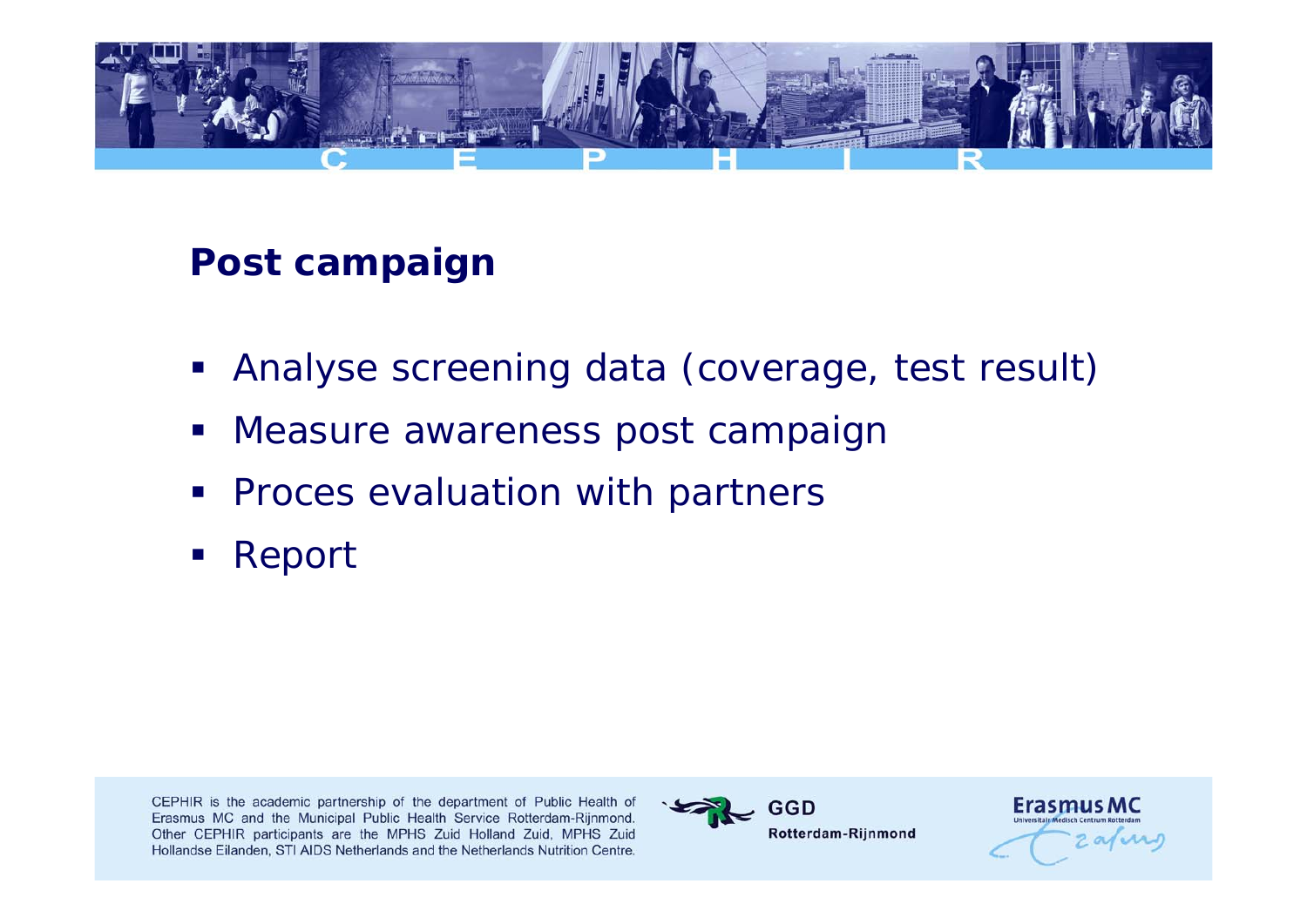

#### **Screening of migrants in other countries**

- Different programs in the US for Asian population
	- San Francisco, New York, Baltimore, Seattle
- $\mathcal{L}^{\mathcal{L}}$ Also in New Zealand, Canada



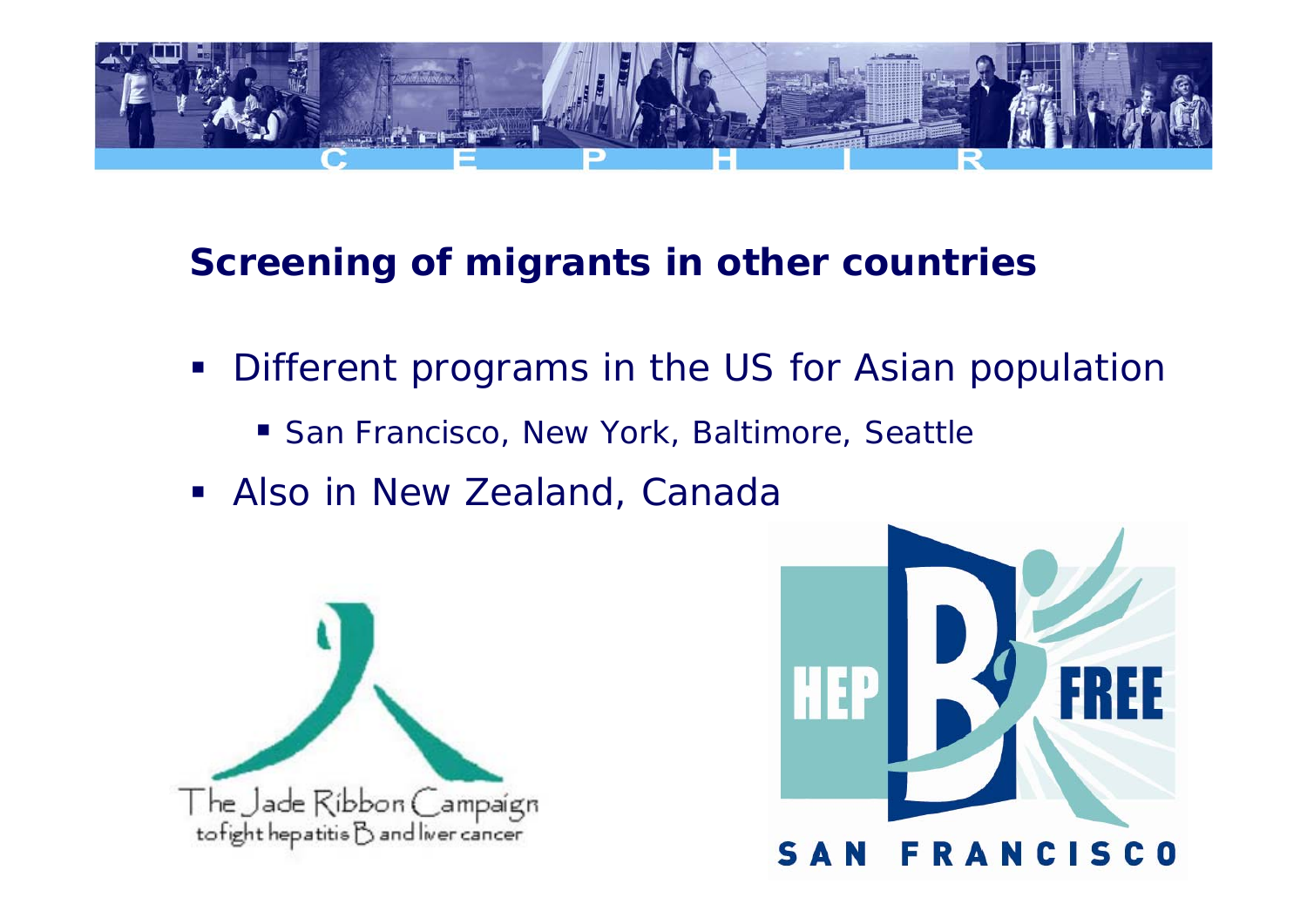

# **Screening of migrants**

- **Proactive approach** 
	- out-reach
	- **Systematic**
- **Opportunistic approach** 
	- **offer screening when people present at GP**



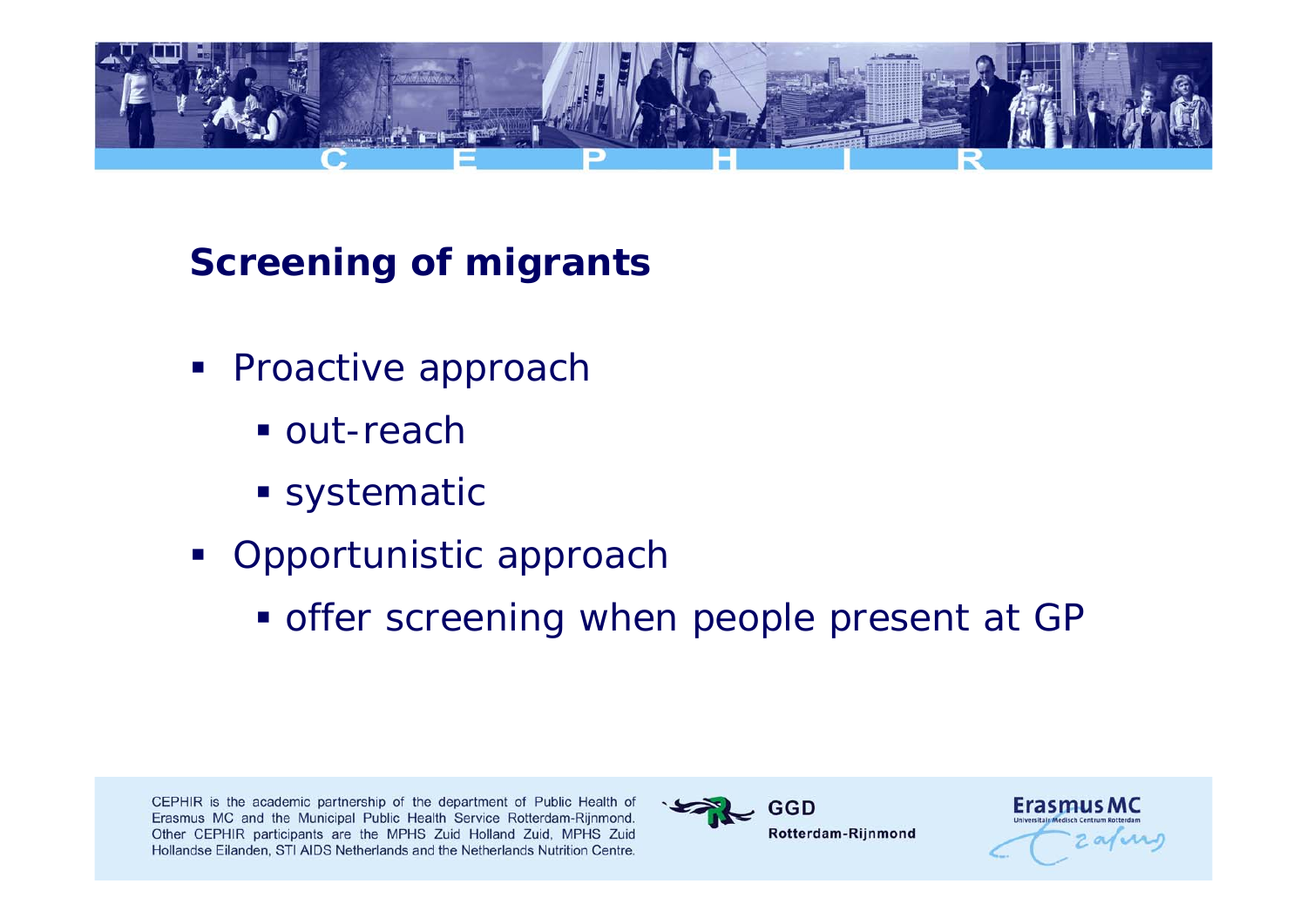

#### **Coverage of different stategies**

- Out-reach: labor intensive
	- SF project: screening 2 Saturdays a month for 1 year  $\rightarrow$  1,200 adults screened Target pop 250,000  $\rightarrow$  coverage 0.5%
- Systematic: no data!



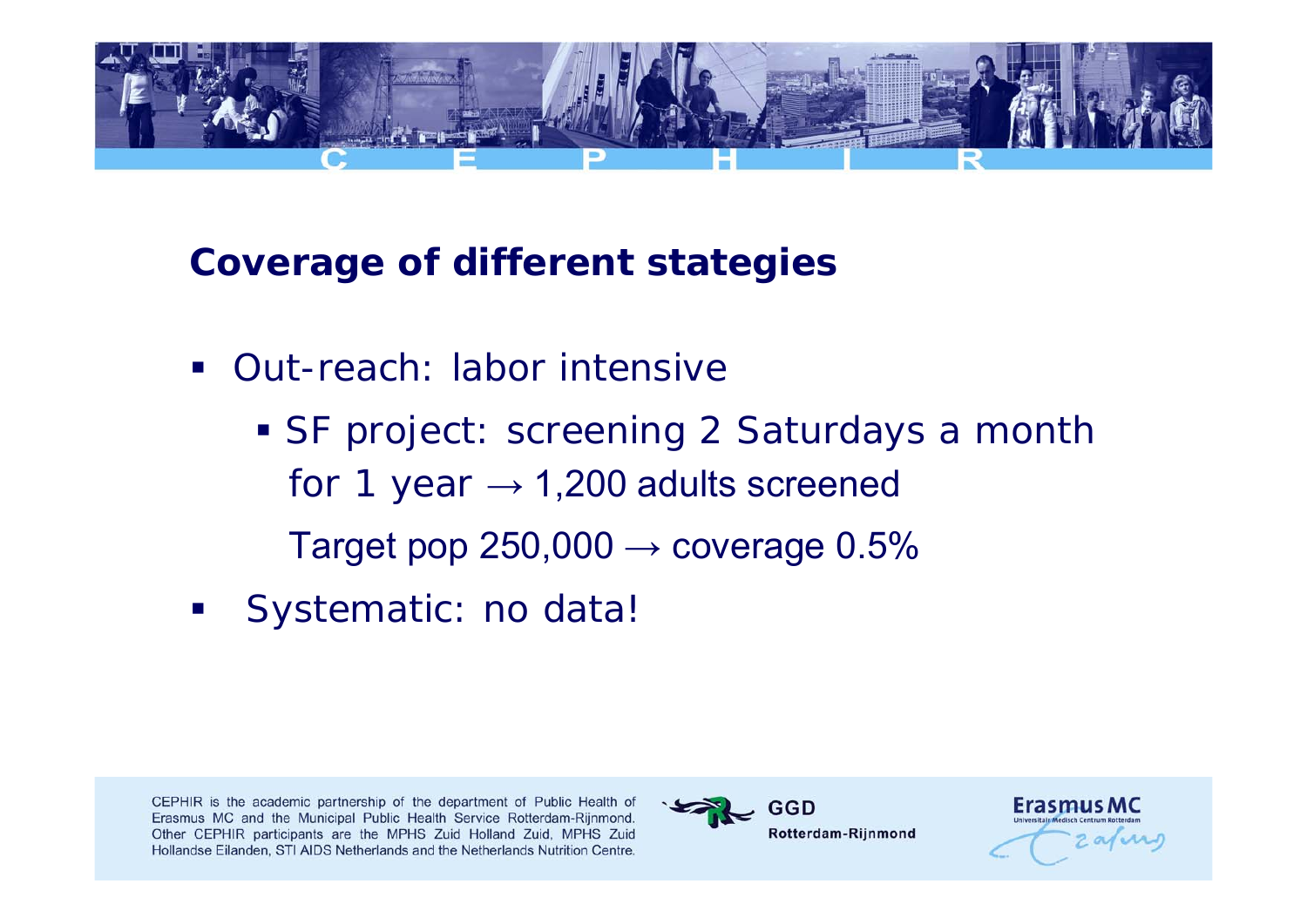

#### **Cost-effectiveness**

- Study by Hutton et al. in Ann Int Med, 2007 CE of screening and vaccinating Asian and Pacific Islander adults for hepatitis B
- **Scenario's:** 
	- screen-treat: \$36000 per QALY gained
	- **Screen-treat-ring vaccinate: \$39900 pQ gained**
- Cost-effective if prevalence is only 1%



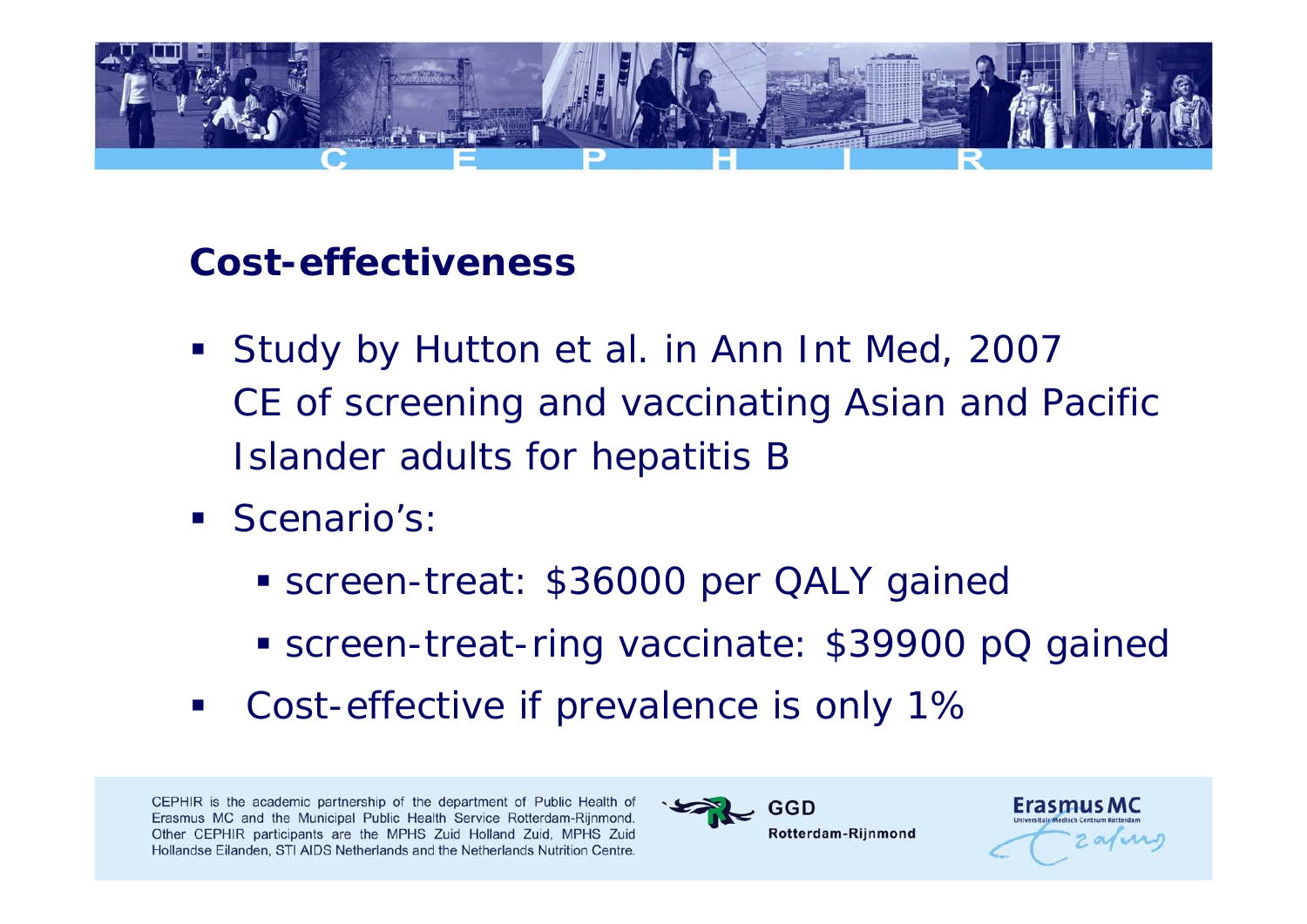

### **Cost-effectiveness in the Netherlands**

- Pilot study using mathematical model
- $\blacksquare$ Screen, treat, vaccination of at risk contacts
- **Scenario's:** 
	- **Systematic**
	- opportunistic



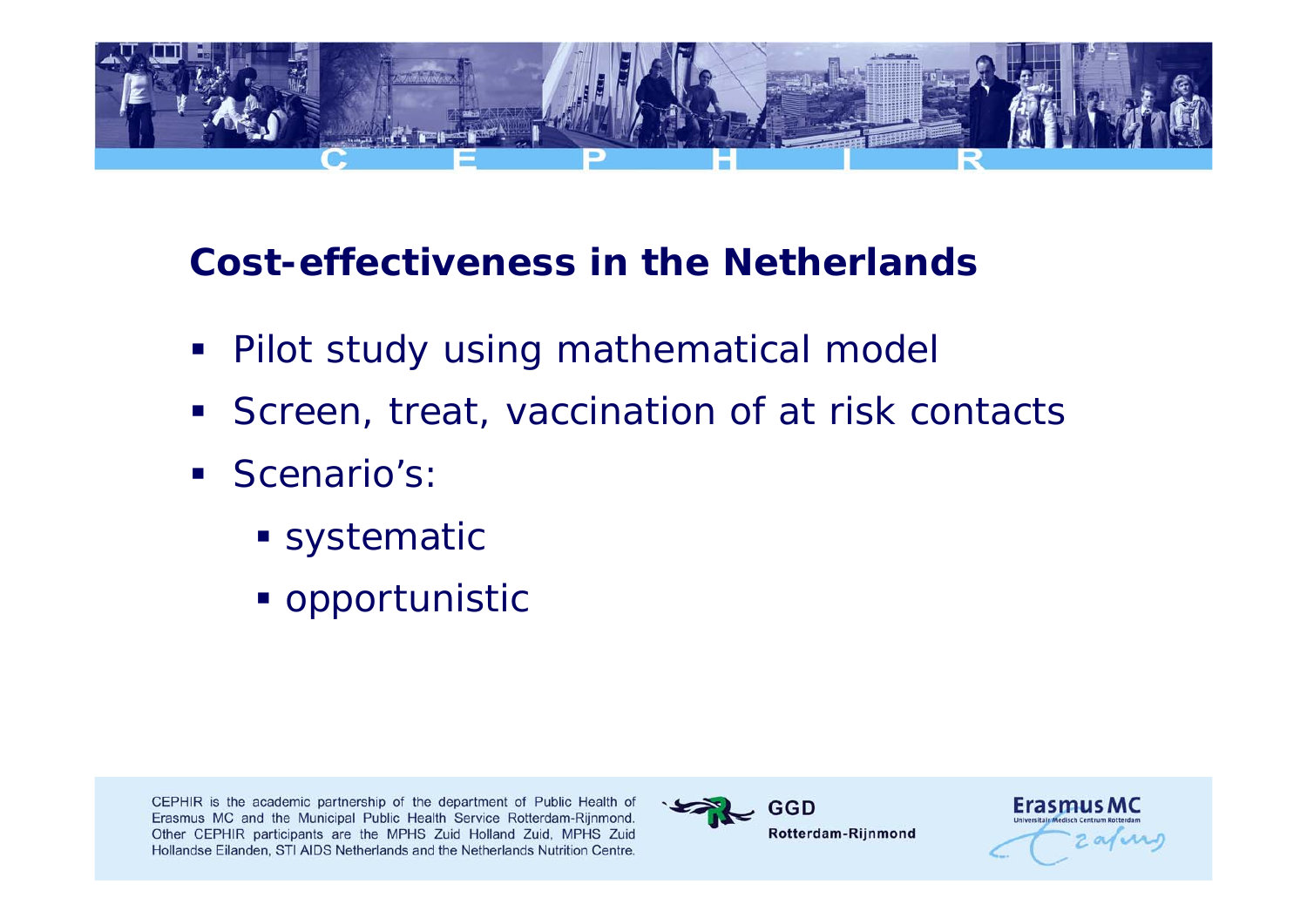

#### **Assumptions**

- **•** Participation
	- systematic screening: 30%
- ≈ 40-50% referred to specialist (guideline)
- ≈ 70% seen by specialist
- $\overline{\phantom{a}}$  Eligible for treatment (all HBsAg+)
	- <sup>≈</sup> 37% high HBV DNA levels
	- <sup>≈</sup> 10% high HBV DNA and ALT >2ULN
- 80% (?) of eligible pt starts treatment